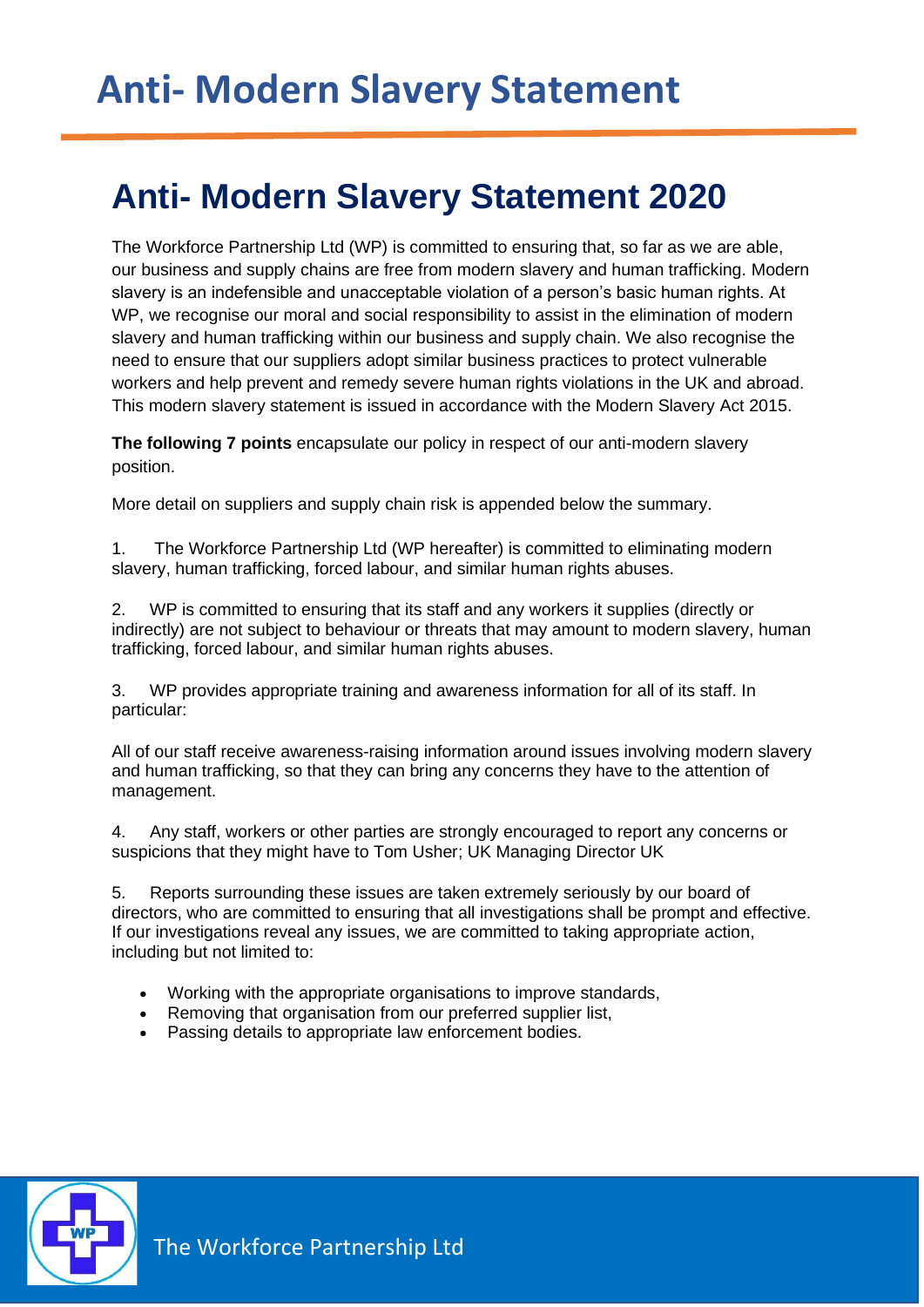## **Anti- Modern Slavery Statement**

**2020**

6. We regularly monitor our risks in this area through the use of relevant key performance indicators, including:

- The percentage of suppliers who sign up to an appropriate code or provide their own modern slavery statements,
- The effectiveness of enforcement against suppliers who breach policies,
- The amount of time spent on audits, re-audits, spot checks, and related due diligence, and
- The level of modern slavery training and awareness amongst our staff.

7. As part of our efforts in this area, we publish a modern slavery statement on an annual basis.

This policy summary was agreed by our board of directors on 1 March 2020 and adopted from that date onwards.

## **Specific areas under the anti-modern slavery statement**

**Supplier Assessments** – New Suppliers As part of supplier on-boarding, the business is required to assess whether the supplier should have a modern slavery act statement – either because the supplier is required to hold such a statement under the Modern Slavery Act or should, in our view, have a statement due to the nature of its services.

**Terms and Conditions** We use several different forms of terms and conditions when engaging suppliers. Our terms and conditions each require that the supplier:

Complies with all anti-slavery and human trafficking laws, regulations and codes in force including, but not limited to, the Modern Slavery Act , and maintains throughout the term of the agreement, its own policies and procedures to ensure its compliance Our standard terms and conditions include strong remedies which enable us to respond appropriately where a supplier breaches its modern slavery obligations; for example, we may terminate our agreement and relationship where such a breach has occurred. However, as modern slavery and human trafficking is an evolving crime, we would always seek to work with our suppliers using open dialogue and transparency when modern slavery or human trafficking issues arise before enforcing any such remedies. To date, we have not encountered any issues of modern slavery or human trafficking from our suppliers.

**Risk and Risk Assessment** The risk of modern slavery and human trafficking is noted in our Group Company Risk Register, which is reviewed by our Executive Leadership Team and reported to our Board. We believe that the greatest risk of modern slavery and human trafficking lies in our supply chain. We will continue to monitor the effectiveness of our policies and standards and due diligence processes as part of our ongoing commitments to ensure that, so far as we are able, our supply chains are free from modern slavery and human trafficking.